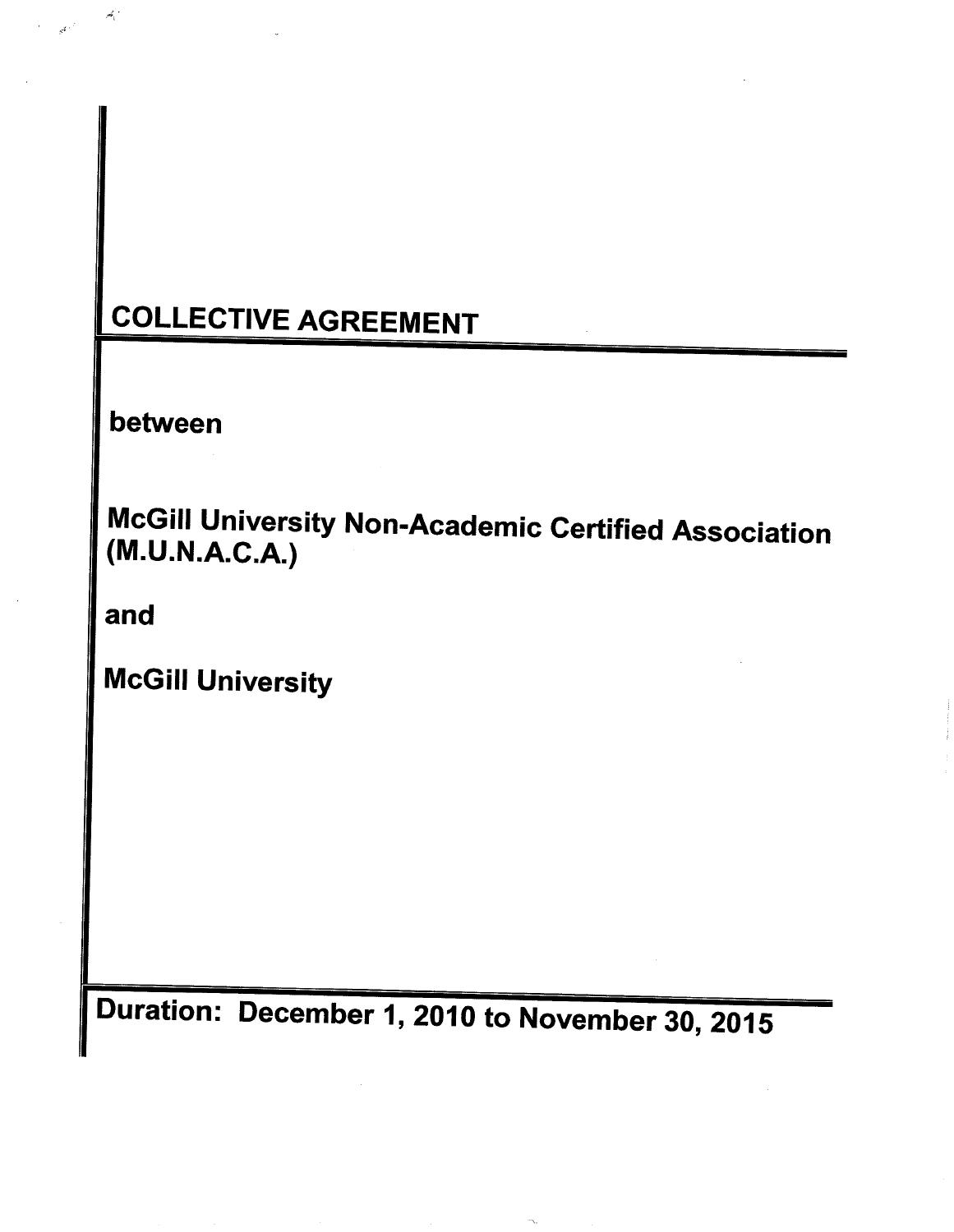## **TABLE OF CONTENTS**

| <b>ARTICLE</b> | <b>TITLE</b> | <b>PAGE</b> |
|----------------|--------------|-------------|
| Article 1      |              | 4           |
| Article 2      |              |             |
| Article 3      |              |             |
| Article 4      |              |             |
| Article 5      |              |             |
| Article 6      |              |             |
| Article 7      |              |             |
| Article 8      |              | 7           |
| Article 9      |              | 10          |
| Article 10     |              | 13          |
| Article 11     |              | 16          |
| Article 12     |              | 16          |
| Article 13     |              |             |
| Article 14     |              |             |
| Article 15     |              |             |
| Article 16     |              |             |
| Article 17     |              |             |
| Article 18     |              |             |
| Article 19     |              |             |
| Article 20     |              | 25          |
| Article 21     |              | 31          |
| Article 22     |              | 31          |
| Article 23     |              |             |
| Article 24     |              | 35          |
| Article 25     |              | 35          |
| Article 26     |              | 35          |
| Article 27     |              | 36          |
| Article 28     |              | 36          |
| Article 29     |              | 38          |
| Article 30     |              | 40          |
| Article 31     |              | 42          |
| Article 32     |              | 48          |
| Article 33     |              | 49          |
| Article 34     |              | 49          |
|                |              |             |

 $\mathcal{A}^{\mathcal{A}}$ 

 $\label{eq:2} \frac{1}{\sqrt{2}}\sum_{i=1}^N\frac{1}{\sqrt{2\pi}}\sum_{i=1}^N\frac{1}{\sqrt{2\pi}}\sum_{i=1}^N\frac{1}{\sqrt{2\pi}}\sum_{i=1}^N\frac{1}{\sqrt{2\pi}}\sum_{i=1}^N\frac{1}{\sqrt{2\pi}}\sum_{i=1}^N\frac{1}{\sqrt{2\pi}}\sum_{i=1}^N\frac{1}{\sqrt{2\pi}}\sum_{i=1}^N\frac{1}{\sqrt{2\pi}}\sum_{i=1}^N\frac{1}{\sqrt{2\pi}}\sum_{i=1}^N\frac{1}{$ 

 $\bar{z}$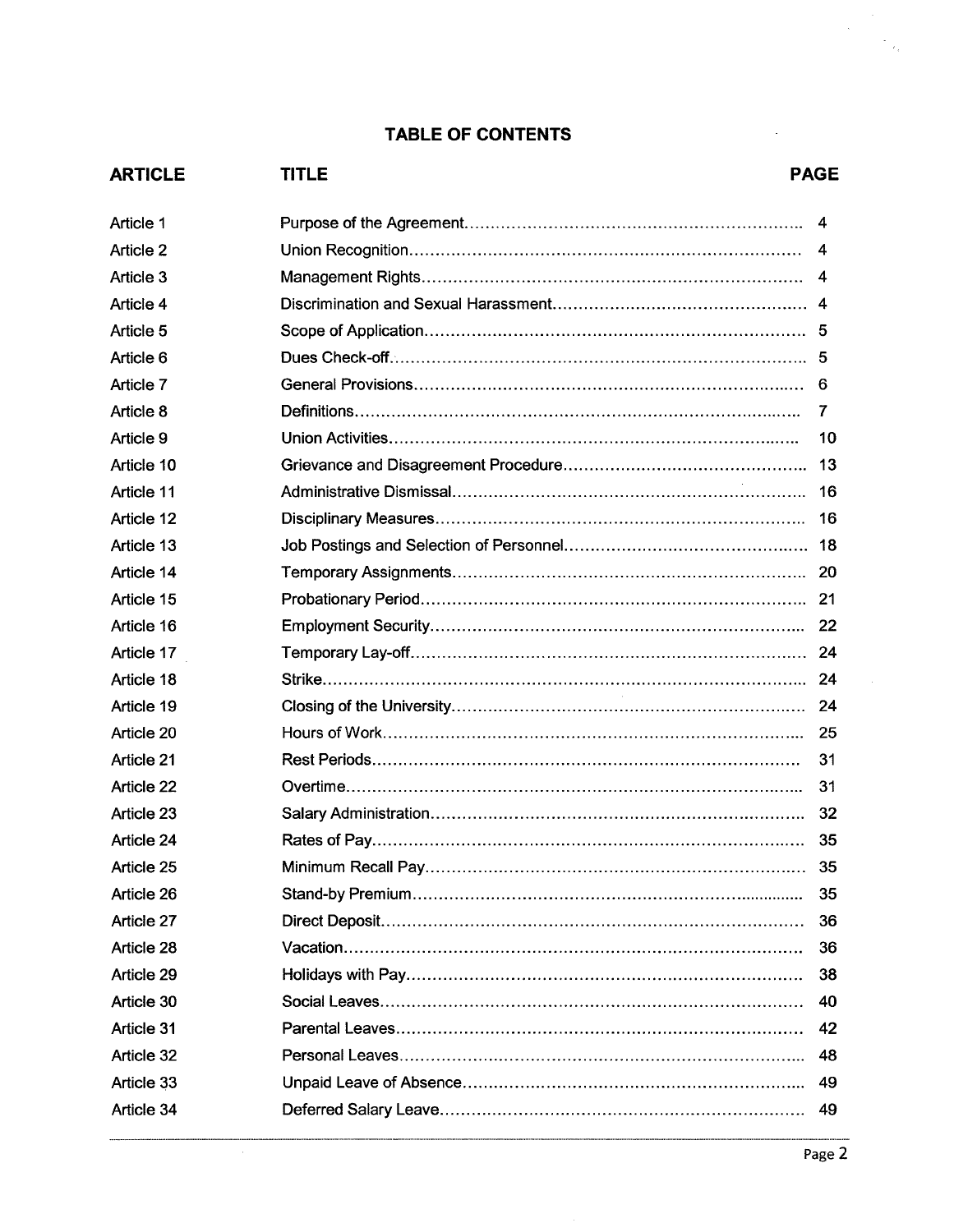| Article 35         |                                                                     |          |
|--------------------|---------------------------------------------------------------------|----------|
| Article 36         |                                                                     |          |
| Article 37         | (Incidental Illness/Short-Term Disability/Long-Term Disability)     | 55<br>56 |
| Article 38         |                                                                     |          |
| Article 39         |                                                                     | 61       |
| Article 40         |                                                                     | 62       |
| Article 41         |                                                                     | 63       |
| Article 42         |                                                                     | 63       |
| Article 43         |                                                                     | 63       |
| Article 44         |                                                                     | 64       |
| Article 45         |                                                                     | 64       |
| Article 46         |                                                                     | 65       |
| Article 47         | Educational Assistance and Staff Dependent Scholarship/             | 65       |
| Article 48         |                                                                     | 65       |
| Article 49         |                                                                     |          |
| Article 50         |                                                                     |          |
| Article 51         |                                                                     | 65<br>66 |
| Appendix 1         |                                                                     |          |
| Appendix 2         |                                                                     |          |
| Appendix 3         |                                                                     |          |
| Appendix 4         | Staff Dependent Scholarship/Staff Dependent Tuition Waiver 72       |          |
| Appendix 5         |                                                                     |          |
| Appendix 6         |                                                                     |          |
| Appendix 7         |                                                                     |          |
| Appendix 8         |                                                                     | 79       |
| Appendix 9         |                                                                     |          |
| Appendix 10        |                                                                     |          |
| <b>Appendix 11</b> | Letter of Agreement, Article 16: Employment Security                |          |
| Appendix 12        |                                                                     | 90       |
| Appendix 13        | Letter of Agreement, Continuation of Benefits during a Legal Strike | 91       |
| Appendix 14        | Letter of Agreement, Increase of salary for certain employees       | 92<br>93 |

 $\vec{z}$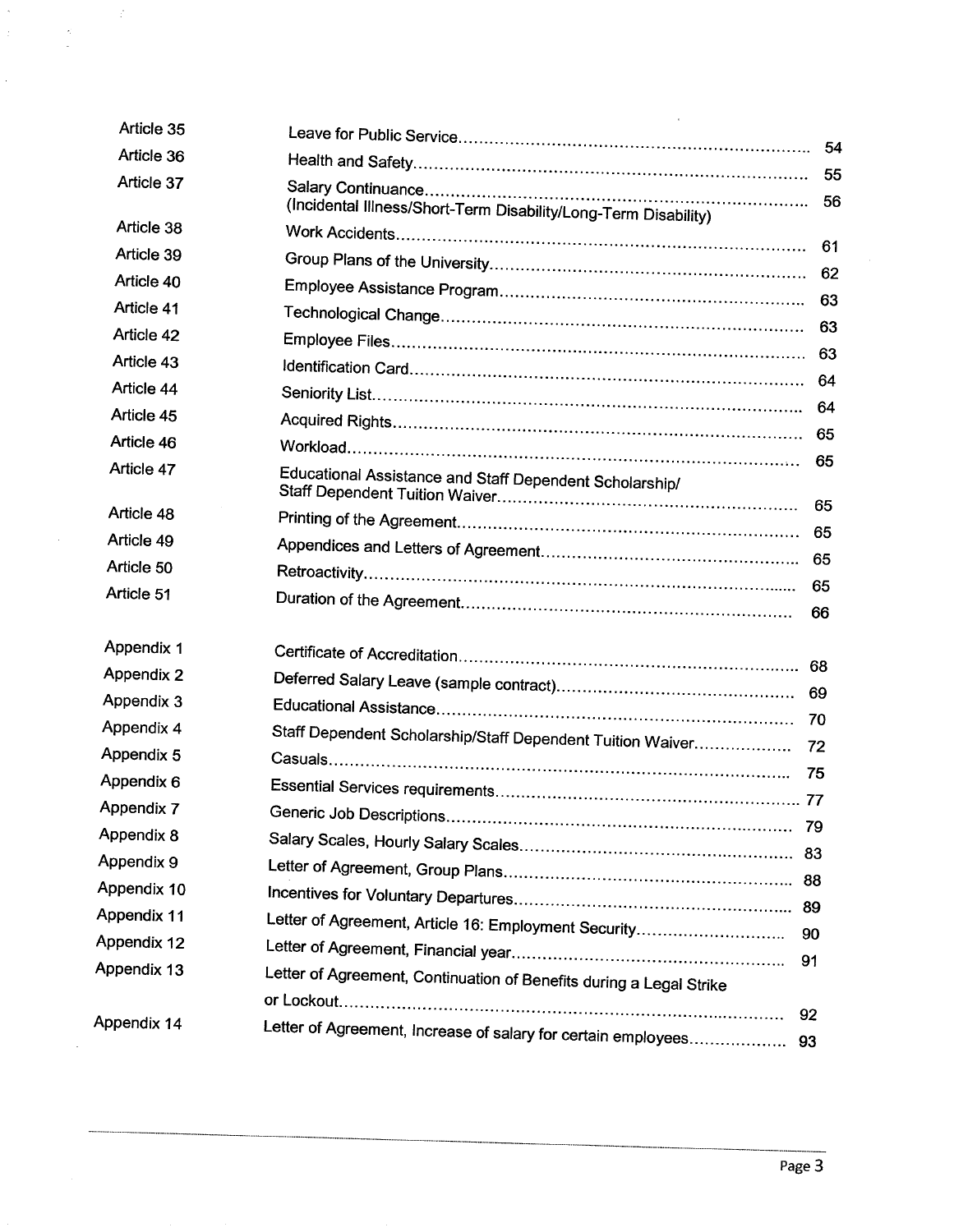## ARTICLE 1 PURPOSE OF THE AGREEMENT

1.01 The purpose of this agreement is to establish and maintain an orderly collective bargaining relationship between the University and its employees represented by the Union, to establish and maintain equitable working conditions, to foster and promote good relations between the University and the employees and to faciltate the effective and equitable settlement of problems that may arise.

## ARTICLE 2 UNION RECOGNITION

- 2.01 The University recognizes the Union as being the only official representative and the sole authorized agent, for negotiation or other purposes, for the employees covered by this collective agreement.
- 2.02 In order to be valid, all agreements subsequent to the signature of the present agreement among one, several or all employees and the University (Human Resources), that modify the present agreement, must receive the written approval of the Union.
- 2.03 All employees who are members in good standing of the Union at the time of the signing of this agreement, and all those who become members thereafter, must maintain their membership in the Union for the duration of this agreement as a condition of continued employment, subject to the provisions of clause 2.05.
- 2.04 All new employees must become members in good standing of the Union by signing a membership card and by paying the entry fee determined by the Union.
- 2.05 The University is not bound to dismiss or transfer an employee because the Union has expelled them from their ranks.

## ARTICLE 3 MANAGEMENT RIGHTS

- 3.01 The University has and retains all its rights and privileges in effectively managing and administering its activities in conformity with the provisions of this agreement.
- 3.02 The University wil treat its employees with justice.

## ARTICLE 4 DISCRIMINATION AND SEXUAL HARASSMENT

4.01 The parties agree that the rights and obligations stipulated in the Quebec Charter of Human Rights and Freedoms are an integral part of this collective agreement.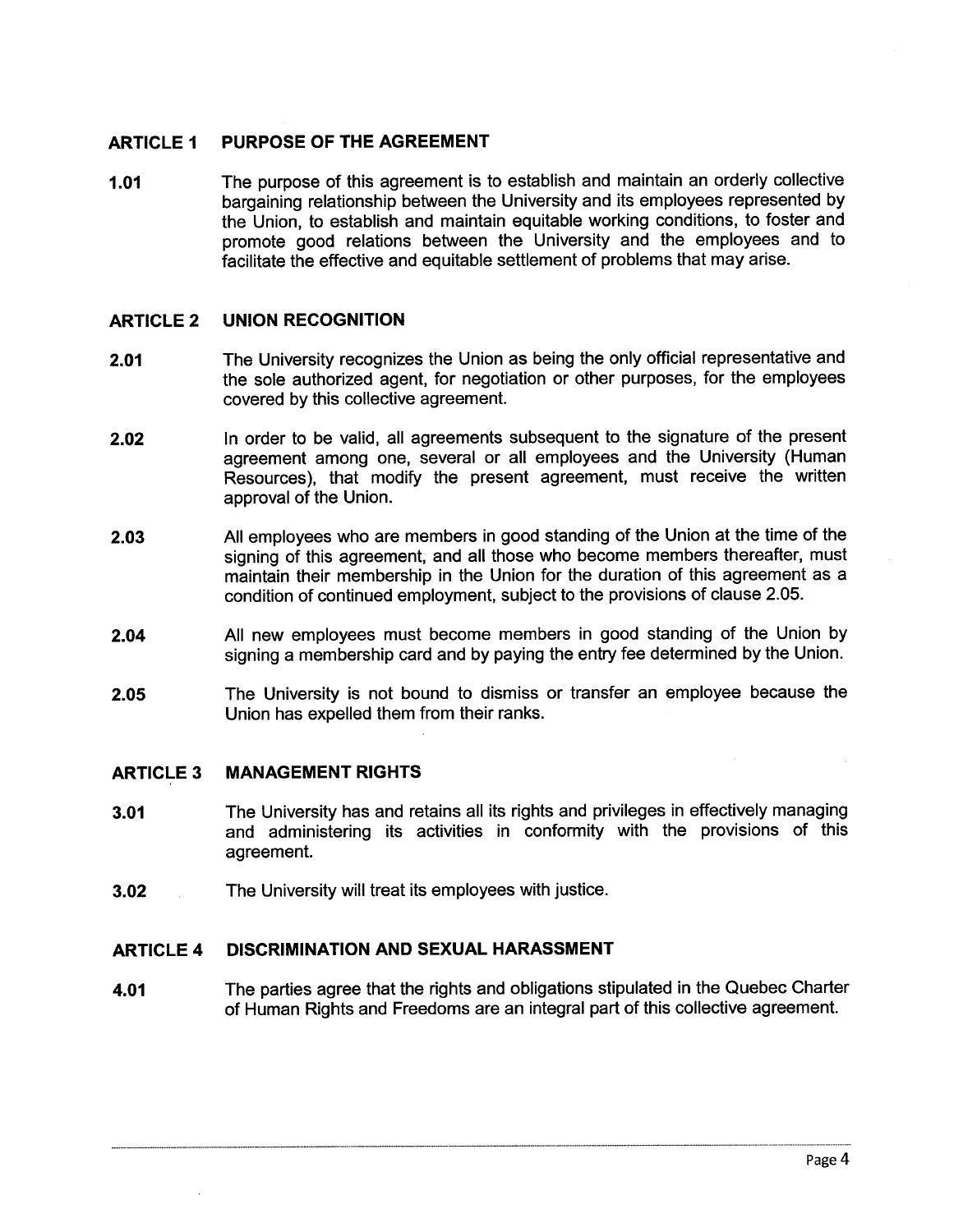# ARTICLE 5 SCOPE OF APPLICATION

 $\overline{\phantom{a}}$ 

5.01 This collective agreement applies to all employees covered by the certification issued under the Labour Code who are:

> "All employees occupying non-academic positions (full-time, part-time and sessional) except employees occupying positions classified as "M", casuals, student casuals and those already represented by a certified association".

5.02 If, during the lifetime of this agreement, the University is of the opinion that an employee should be excluded from the bargaining unit because they are no longer an employee within the meaning of the Labour Code, and if this employee continues to perform most of the tasks which they performed in their previous position, the University must then proceed according to the provisions of article 39 of the Quebec Labour Code. The burden of proof rests with the University.

> In such a case, the provisions of the collective agreement continue to apply to the employee until such time as the Commission des relations du travail hands down a final decision.

- 5.03 The University wil advise the Union in writing, within one (1) month, of the promotion or transfer of an employee to a position excluded from the bargaining unit, indicating the title of the position to which the employee has been promoted or transferred and the place of work.
- 5.04 Persons excluded from the bargaining unit will not perform work normally done by the different categories of employees covered by the bargaining unit, or any other work which by its nature could be included in the bargaining unit, except in the following cases:
	- emergencies, volume of work, temporary lack of personnel
	- training of employees
	- practical training for students
	- work performed by persons employed by the University covered or not by another bargaining unit normally performing the same kind of work, provided the University respects the terms of the certificate of accreditation
	- use of casuals in accordance with Appendix 5.

## ARTICLE 6 DUES CHECK-OFF

- 6.01 The University will withhold from the pay of each employee, included in the bargaining unit, the dues fixed by the Union, and remit the sum thus withheld to the Union Treasurer within ten (10) calendar days of the end of the month.
- 6.02 In case of omission in good faith in the check-off due to administrative or technical error, the University agrees, upon written notice from the Union to this effect, to check off the non-remitted amount within  $f(t) = f(t)$  days of the Union to this notice.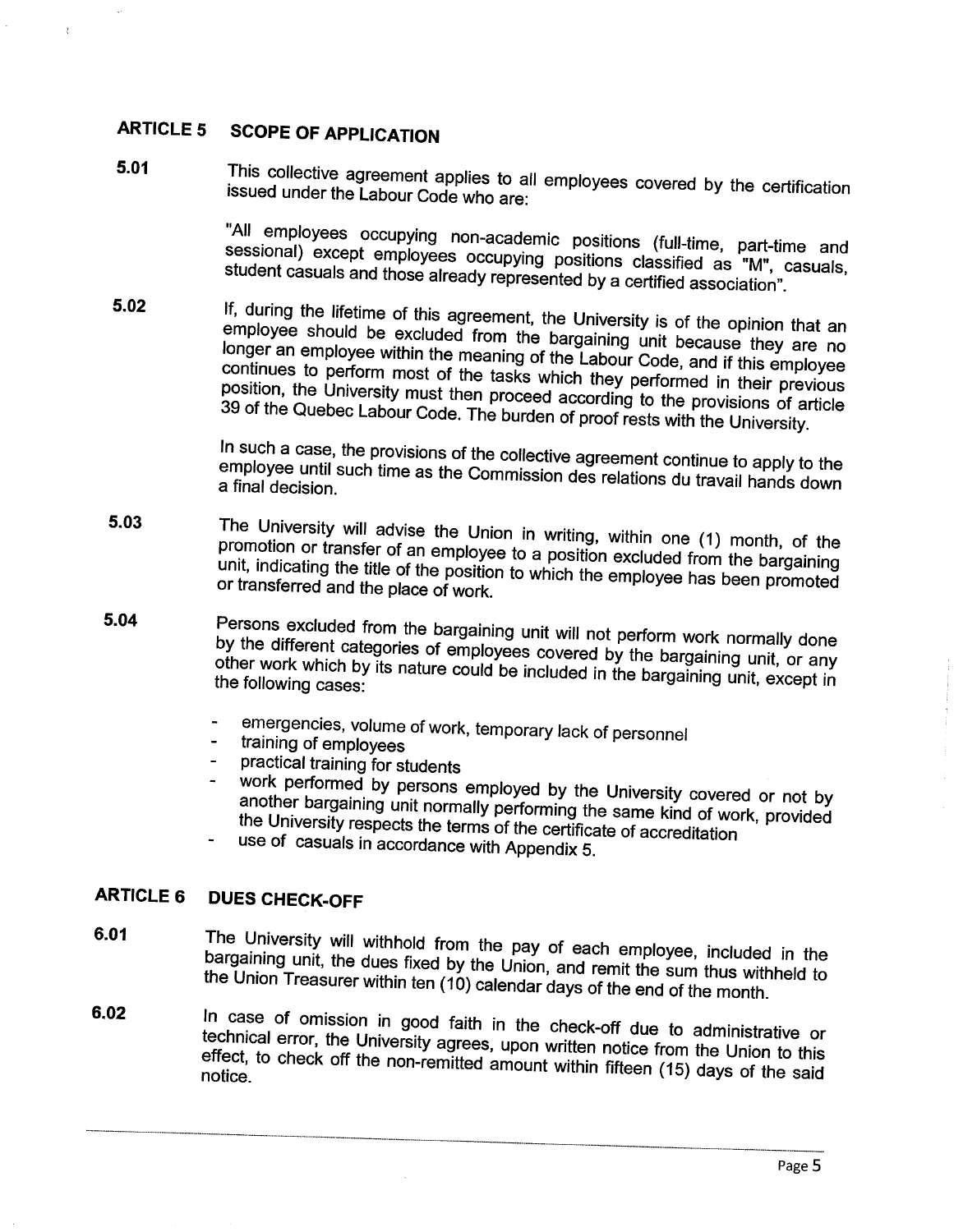- 6.03 The University will identify the amount withheld for Union dues on the T4 and Relevé 1 forms of each employee.
- 6.04 In addition to the deduction of Union dues, the University wil provide the Union with a list on a monthly basis of each employee from whom union dues have been withheld as follows:

Name, McGil person 10, Amounts paid, Pay type. The list wil be provided in a workable spread sheet format.

## ARTICLE 7 GENERAL PROVISIONS

- 7.01 The University wil provide the Union on a monthly basis with the following lists (electronic medium):
	- (a) The name of newly hired staff;
	- (b) The name of each employee terminated and the date of termination;
	- (c) All employees on Placement Transition;
	- (d) All employees in the Bargaining Unit:

Name, Pay No., Dept. Code, Dept. Name, Building Code, Building Name, PED Number, Level, Status, Start Date and Phone Number at work. It is understood that phone numbers are not actively maintained and may not be accurate;

- (e) All staff on leave;
- (f) All employees who have left the Bargaining Unit and reason thereof.
- 7.02 Twice a year, the University will provide the Union with salary information on all members of the bargaining unit.
- 7.03 The University wil forward to the Union a copy of any notice or directive from Human Resources addressed to a group of employees or to all employees covered by this collective agreement.
- 7.04 The Union may communicate with its members through campus mail and through electronic mail on the same basis as other employee associations.
- 7.05 The University will supply suitable office space for the exclusive use of the Union on the downtown campus and at Macdonald campus, free of charge. The Union shall have the use of telephone and fax lines, the cost of these services to be borne by the Union.
- 7.06 External advisors of the Union shall have access to University premises in order to meet with the Union or University representatives. Meetings with Union

.----\_.\_\_............\_........----\_.\_...\_....\_\_.\_.\_\_.\_---\_..\_...\_----\_..\_.\_\_..\_\_.\_..\_..\_....\_\_...\_\_......\_...\_\_......\_..\_........\_\_......-.\_-\_................\_.\_..\_..\_...\_....\_..\_...\_-.\_.....\_..............\_\_.\_..\_.\_.........\_.....\_.......\_.\_........\_\_..\_.\_....\_--\_....\_\_..................\_.\_.........

 $\mathcal{N}_{\mathcal{A}}$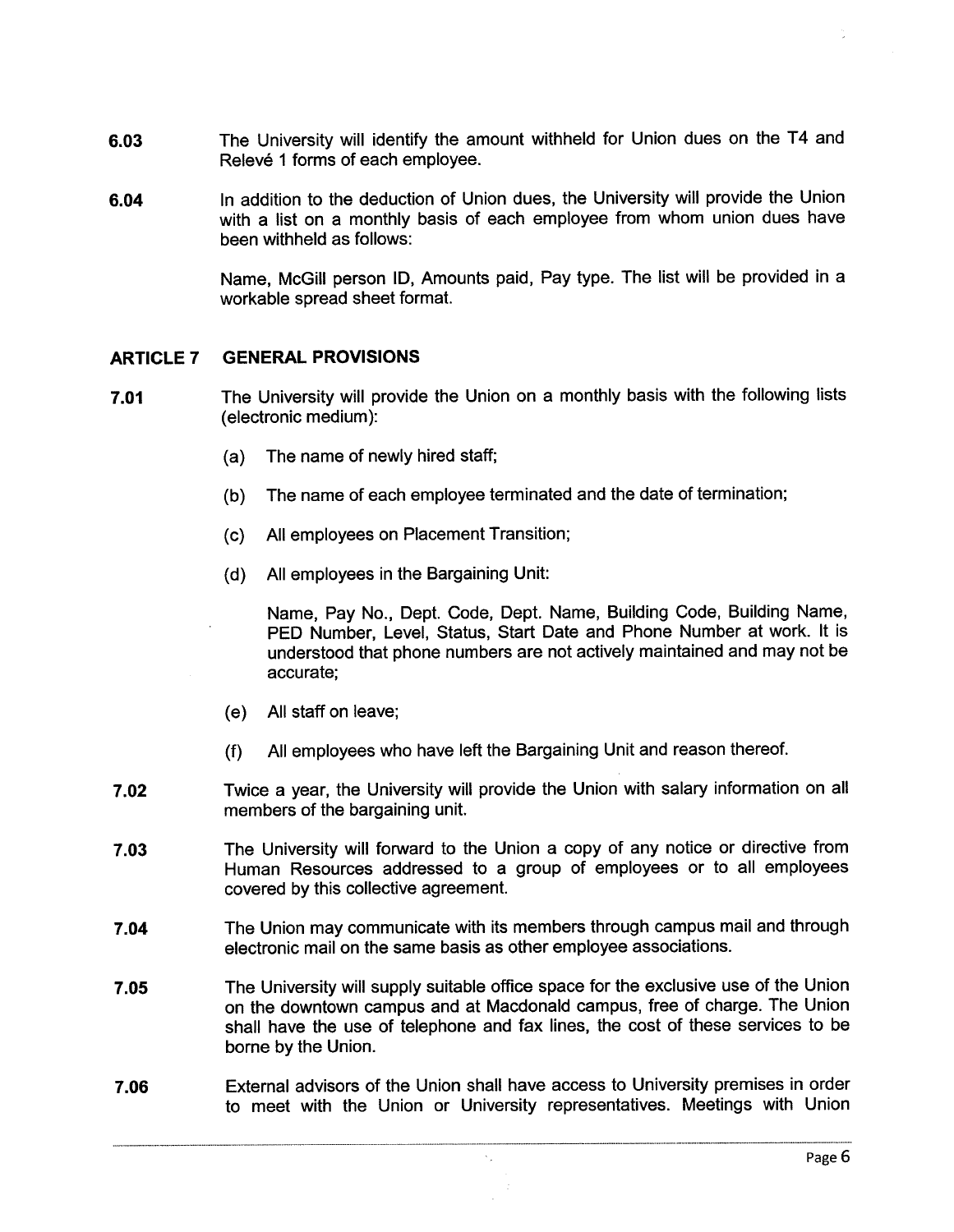representatives during working hours are subject to prior arrangements being made with the respective supervisor. Meetings with the University representatives must be arranged in advance with Human Resources or delegate.

- 7.07 The Union may post notices of meetings or other documents concerning Union business in locations agreed upon between the parties. These notices or documents must be clearly identified as being issued by the Union. The Union may distribute any information it judges necessary to employees covered by this collective agreement, provided that the Union is clearly identified as covered by this the information.
- 7.08 No employee will be the object of discrimination by the University as a result of their speaking, writing or taking legal action in serving the interests of the Union.
- 7.09 The University shall hold any employee harmless of civil responsibility for any action or omission in respect of which the University could be held vicariously liable as an employer, except in cases of gross negligence or an action not related to the employee's duties.
- 7.10 The University will provide the Union free of charge (room only) with suitable rooms for the purpose of holding General meetings, if such room is available at time selected by Union.
- 7.11 In accordance with article 41 (Technological Change), the University will advise the Union in writing at least one (1) month in advance of any technological or technical improvements or organisational and operational changes likely to affect the working conditions of the employees concerned. In certain instances, the parties may agree to a shorter notice period.

## ARTICLE 8 DEFINITIONS

## 8.01 Casual:

 $\mathcal{O}$ 

 $\mathcal{C}$ 

is any person hired in accordance with Appendix 5 (Casuals).

## 8.02 Employee:

is any person employed by McGil University whose position is covered by the certificate of accreditation issued under the Labour Code.

# 8.03 Full-time employee:

is any employee who works the standard hours for their occupational category, subject to article 20 (Hours of Work).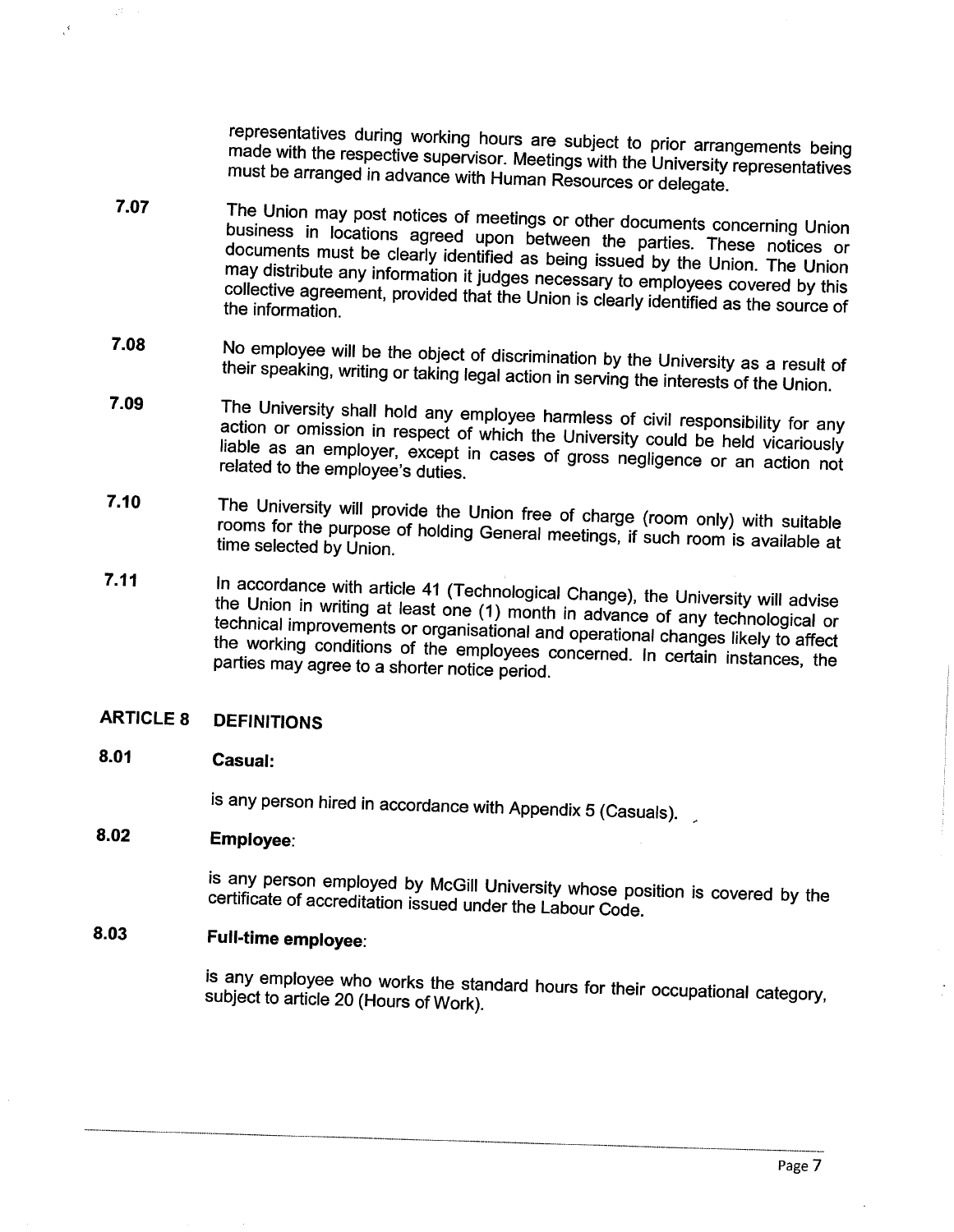#### 8.04 Part-time employee:

is any employee who on a continuous basis works a fixed number of hours which is less than the standard hours for their occupational category, as defined in article 20 (Hours of Work).

#### 8.05 Probationary employee:

is any new employee who has not yet completed their probationary period in accordance with article 15 (Probationary Period).

#### 8.06 Sessional employee:

is any employee appointed to a position of less than twelve (12) months in the reference year.

#### 8.07 Reference year:

is the period from June 1 of one year to May 31 of the following year.

#### 8.08 Disagreement:

is any dispute on a matter which does not concern the interpretation or application of the collective agreement.

#### 8.09 Grievance:

is any dispute relative to the interpretation or application of the collective agreement.

#### 8.10 Downward Transfer:

is the voluntary movement of an employee from one position level to another position level for which the minimum rate of pay is lower.

#### 8.11 Lateral Transfer:

is the movement of an employee from one position level to another position level for which the minimum rate of pay is the same.

#### 8.12 Promotion:

is the movement of an employee from one position level to another position level for which the minimum rate of pay is higher.

...\_\_.....\_.\_.......\_..........\_\_.....\_..\_...........\_\_.....................\_..\_......\_..\_............\_\_\_\_\_......\_\_\_.....\_..........\_\_\_..\_.\_~.....\_\_.............m.........\_\_..\_..\_\_\_\_.....\_\_..\_\_...\_\_....\_.....\_m\_.\_..................m................\_..\_\_\_m..\_..\_\_..\_..........-.\_....-........\_-\_..-..-.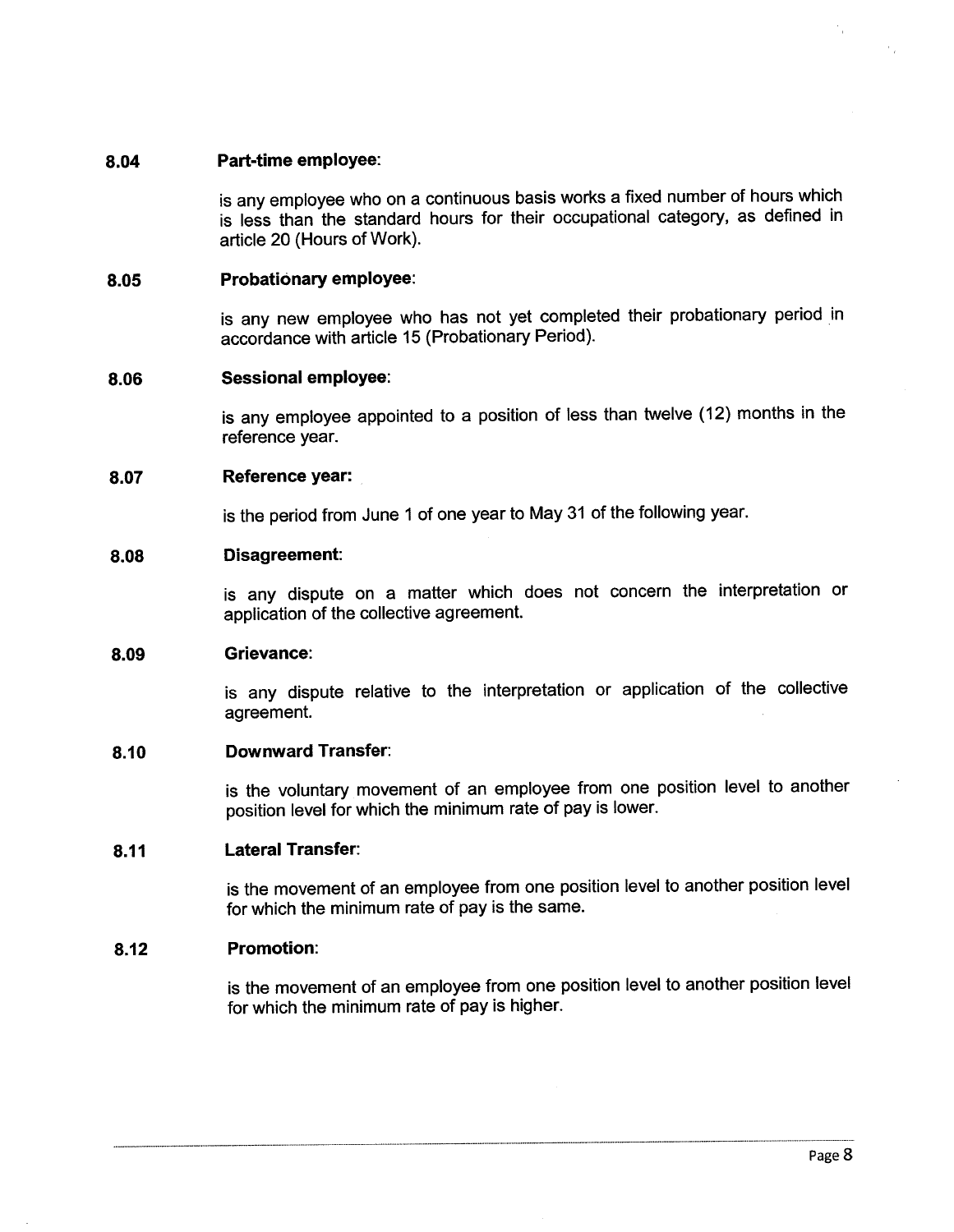## 8.13 Seniority:

is the length of continuous employment of an employee occupying a nonacademic position at the University expressed in call the decoupying a nonacademic position at the University expressed in calendar years, months and<br>days, excluding casual and student casual employment.

Part-time seniority is calculated on a pro-rata basis with respect to the standard weekly hours of work, as stipulated in article 20 (Hours of Work).

In all cases, seniority is accumulated once the  $\epsilon_{\text{max}}$ probationary period, retroactive to the date of hire.

Overtime hours in excess of the standard hours of work are not considered for the purpose of calculating seniority.

## 8.14 Spouse:

is any person who becomes a Spouse:

- as a result of a legally recognized marriage in Quebec or elsewhere and recognized under Quebec law;
- for an unmarried or separated person, as a result of permanent cohabitation for at least one (1) year with another unmarried or separated person of the opposite or same sex who is publicly represented as a Spouse.

The status of spouse is lost after divorce or annulment in the case of  $\alpha$ people and separation in the case of unmarried couple

For the purposes of the application of the benefits plans, the definition of Spouse found in each plan will prevail.

## 8.15 Union:

is the McGill University Non-Academic Certified Association (MUNACA).

# 8.16 Union representative:

is any employee who has been designated by the Union to perform union duties, subject to the provisions of article 9 (Union Activities).

## 8.17 University:

is McGill University.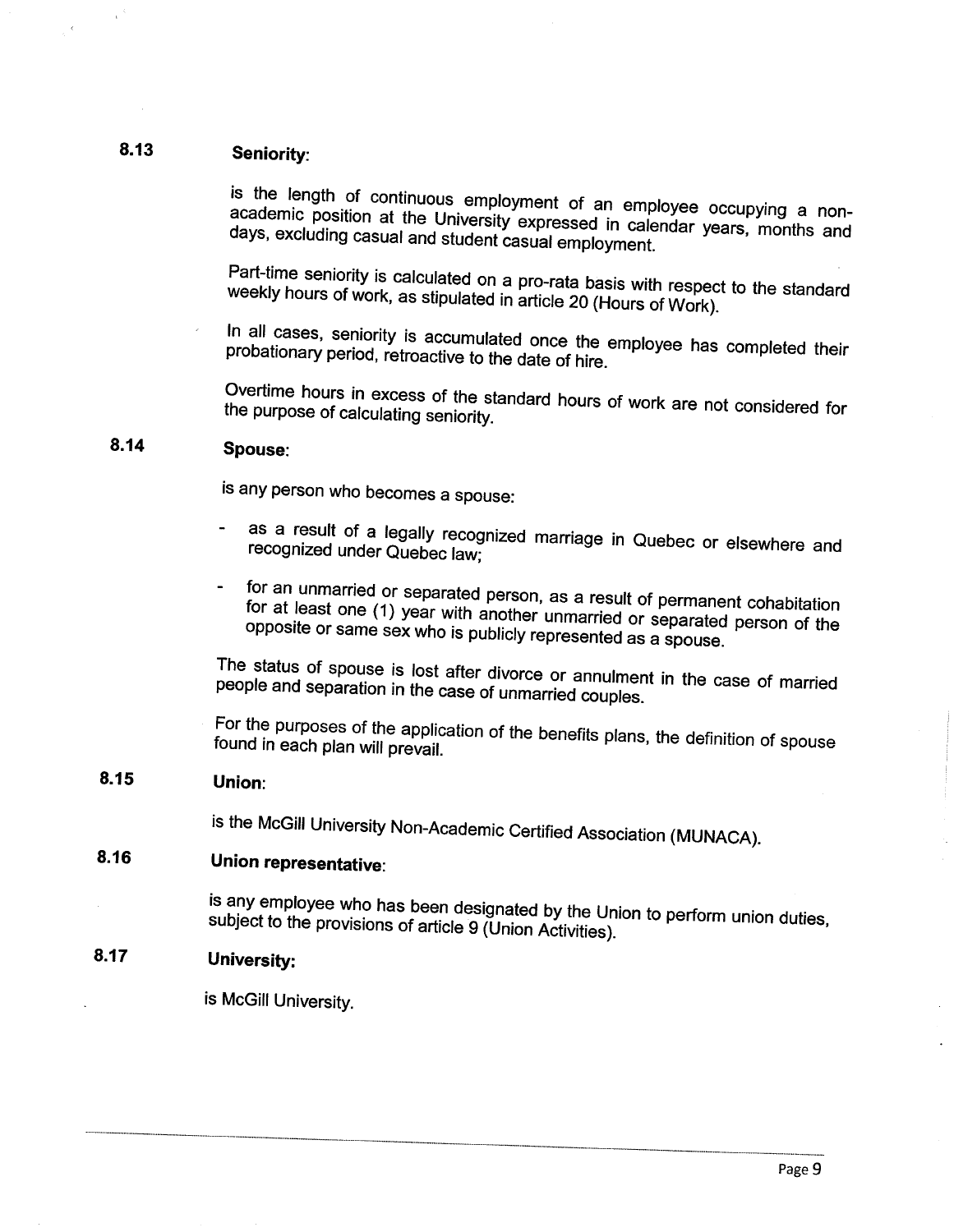## ARTICLE 9 UNION ACTIVITIES

#### 9.01 General Provisions

The Union accepts that its representatives or delegates must first discharge their responsibilities as employees in accordance with the other stipulations of this collective agreement.

In accordance with other stipulations of this collective agreement, the employee released from work in accordance with the stipulations of this article does not lose any benefits or privileges granted by this collective agreement.

For any matter pertaining to the interpretation or application of the collective agreement, any member of the bargaining unit has the right to be accompanied by one (1) Union delegate or representative for a meeting with a University representative.

#### 9.02 Renewal of collective agreement

- (a) From the twelfth  $(12<sup>th</sup>)$  month preceding the expiry date of this collective agreement, a maximum of sixty (60) working days may be used by employees designated by the Union for the purpose of preparing for the negotiations for renewaL.
- (b) When the total number of banked days has been reached, the University invoices the Union for the cost of the additional liberation granted in accordance with the stipulations of the present clause. The Union reimburses the University within fifteen (15) working days of the invoice.
- (c) The University authorizes the absence from work of four (4) employees, designated by the Union, one of whom shall be from Macdonald Campus, to participate in negotiation meetings, at the time and for the duration of said meetings. Such absences from work shall not be deducted from the bank of working days provided in clause 9.03 (e).
- (d) The employees shall be liberated without loss of salary, benefits or privileges provided by this collective agreement.
- (e) A written request including the names of the employees concerned and the date of release shall be made to the respective supervisors excluded from the bargaining unit, with a copy to Human Resources (Employee Relations), at least ten (10) working days in advance.
- (f) Only the employees mandated by the Executive of the Union or the person occupying the Presidency may request authorization for absence from Human Resources (Employee Relations) as regards the stipulations of this article.

.\_.............\_.....\_mm..\_.......\_................\_........\_\_...\_\_..\_..\_...\_\_\_............\_......\_.......\_....\_....\_..\_\_....\_\_..\_--.--....--.-.--.--...-....-..-...--.-.......---....-------...-.....-...-...........-....-....-....-..........---....-.-----...............-.......\_.--....--....\_-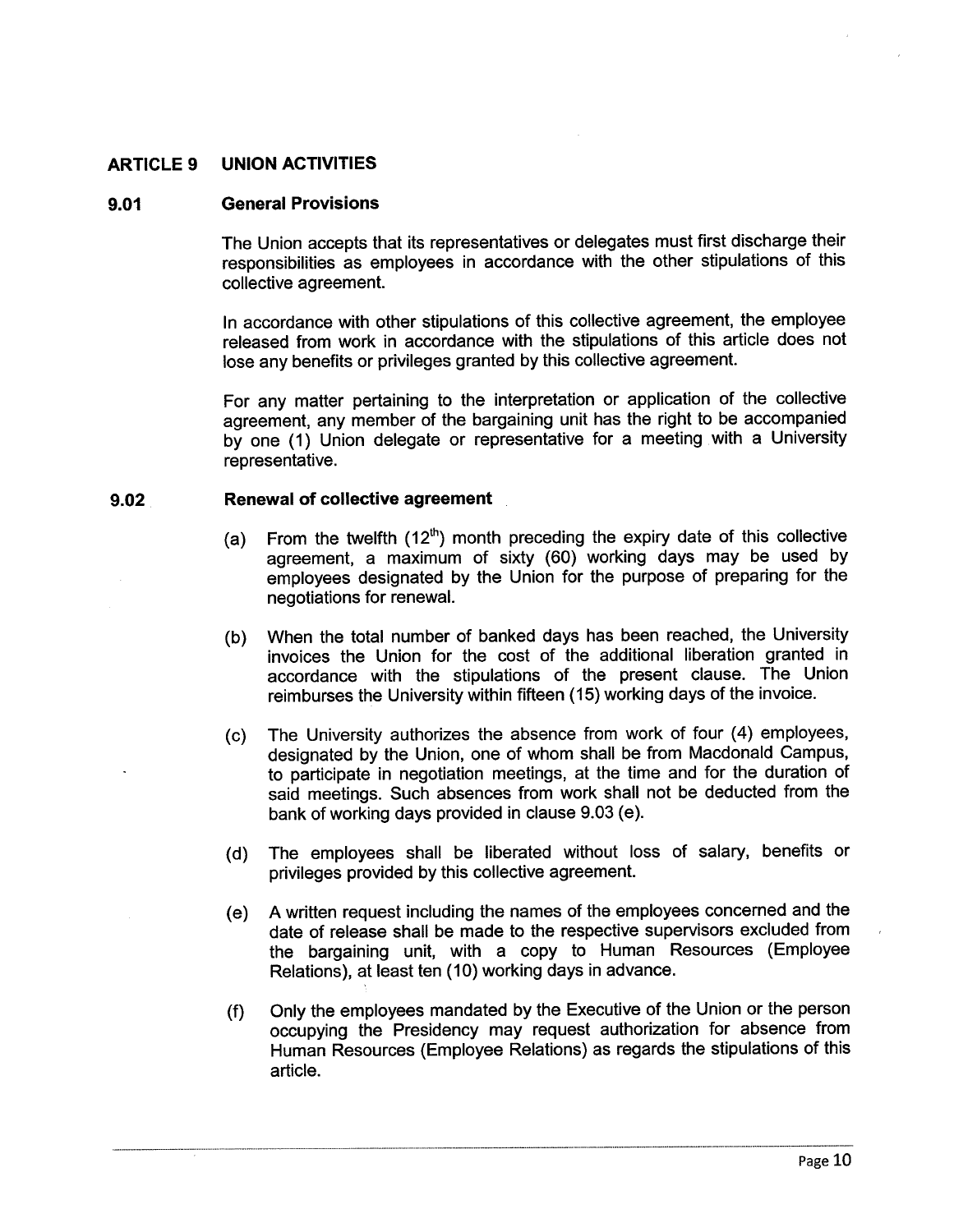## 9.03 Union activities

(a) The University will free without loss of salary, benefits or privileges provided by this collective agreement, on a full-time basis, two (2) members of the bargaining unit designated by the Union.

The Union will transmit in writing to Employee Relations, the names and the staff IDs of the two (2) members it wants to see liberated full time at least two (2) weeks prior to the effective date of the liberation.

(b) If the employees so designated wish to return to their positions, notice of at least twenty (20) working days must be given to Human Resources (Employee Relations). Upon returning to work, the employees shall be reinstated into their positions.

If their positions have been abolished, the employees with employment security will be relocated in accordance with article 16 (Employment Security).

- (c) In the thirty (30) days following the signing of this collective agreement, the Union will provide the University with a list of its officials and its delegates and Union representatives. Any changes in this list wil be communicated within fifteen (15) days of the nomination or election of a member to a different position.
- (d) Union officers and delegates are entitled to be absent from work in order to fulfil their obligations to the Union.
- (e) A maximum of one hundred and forty (140) working days per reference year may be used by employees designated by the Union for union activities, including the preparation for meetings of the Labour Relations Committee (clause 9.05 (b)); Staff Benefis Advisory Committee and Pension Plan meetings and preparation for such meetings (clauses 39.04 and 39.06, Group Plans of the University). The University will liberate such employees without loss of salary, benefits or privileges provided by this collective agreement.

At the end of its fiscal year, the University invoices the Union for the additional liberation hours used by the Union at the rate of twenty four dollars and fifteen cents per hour  $($24.15)$  on June 1<sup>st</sup> 2011. The Union must pay the invoice within thirty (30) days of receipt of said invoice.

On June 1<sup>st</sup> of each following years, this rate will be increased by the same percentage as the salary raise provided to the employees.

(f) A written request including the names of the employees concerned and the dates for release shall be made to the respective supervisors excluded from the bargaining unit, with a copy to Human Resources (Employee Relations), at least ten (10) working days in advance.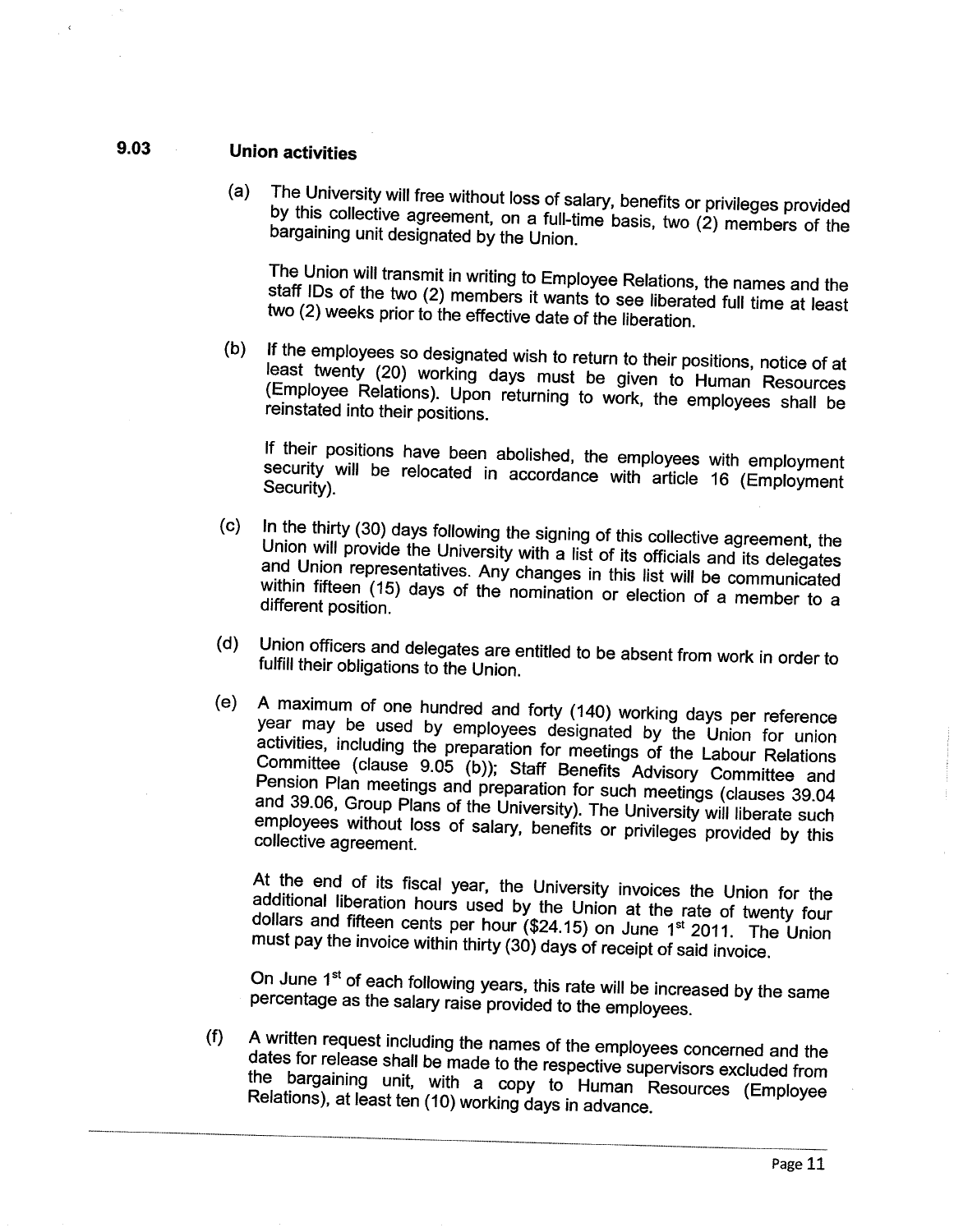- (g) No Union represèntative or delegate shall leave their assigned place of work without having made the necessary arrangements with the appropriate supervisor excluded from the bargaining unit.
- (h) In the case of a hearing before the Commissaire du travail, Tribunal du travail and CSST, the University authorizes the absence from work of one (1) employee designated by the Union to represent the Union at the time and for the duration of such hearings. Such absence from work shall not be deducted from the bank of working days provided in clause 9.03 (e).

#### 9.04 Grievances

One (1) employee designated by the Union shall be liberated to attend Union/management meetings to discuss grievances and disagreements. Such absence from work shall not be deducted from the bank of working days provided in clause 9.03 (e).

An employee thus designated shall not suffer any loss of salary, benefits or privileges as a result of attending such meetings.

If a representative or delegate must leave their work during working hours, they must first advise their supervisor excluded from the bargaining unit.

#### 9.05 Labour Relations Committee

- (a) The University and the Union will form a joint Labour Relations Committee. This Committee will be composed of four (4) representatives of the University and four (4) representatives of the Union. The Committee's mandate is to study and discuss questions, problems concerning working conditions or employer/employee relations, grievances and disagreements; review the relocation process in accordance with article 16 (Employment Security); deal with issues arising out of a position match/rematch and health and safety, and promote training opportunities. The Committee wil meet, the second Wednesday of each month during the period from September to June or as required, at the request of either of the parties. Meetings of the Committee and meetings to review and prepare for discussion the subjects of the agenda on the Meeting in accordance with 9.05 (b) will not be deducted from the bank of working days provided in clause 9.03 (e). The University wil liberate members of the Committee without loss of salary, benefits or privileges provided by this collective agreement.
- (b) The members of the Committee may be absent from work one half (1/2) day before the beginning of the meeting in order to review and prepare for discussion the subjects of the Agenda. The committee members must advise their immediate supervisor excluded from the bargaining unit, in writing, at least five (5) working days before the date of the meeting with a copy to Human Resources (Employee Relations). The request for liberation must stipulate the date and duration of the absence.

............\_.................\_..\_....\_..\_\_\_..........\_\_\_..\_....\_\_..........\_\_\_......\_m\_\_\_\_\_..\_......\_........\_....\_.\_\_........\_\_\_\_....\_\_\_\_\_....\_.......\_\_\_\_\_\_.........\_....\_....\_....\_...\_...\_\_.\_.\_\_.\_..\_\_..........m..............\_\_\_\_..\_..\_\_\_\_\_..\_.\_\_\_\_.........\_..\_...................\_\_...-\_.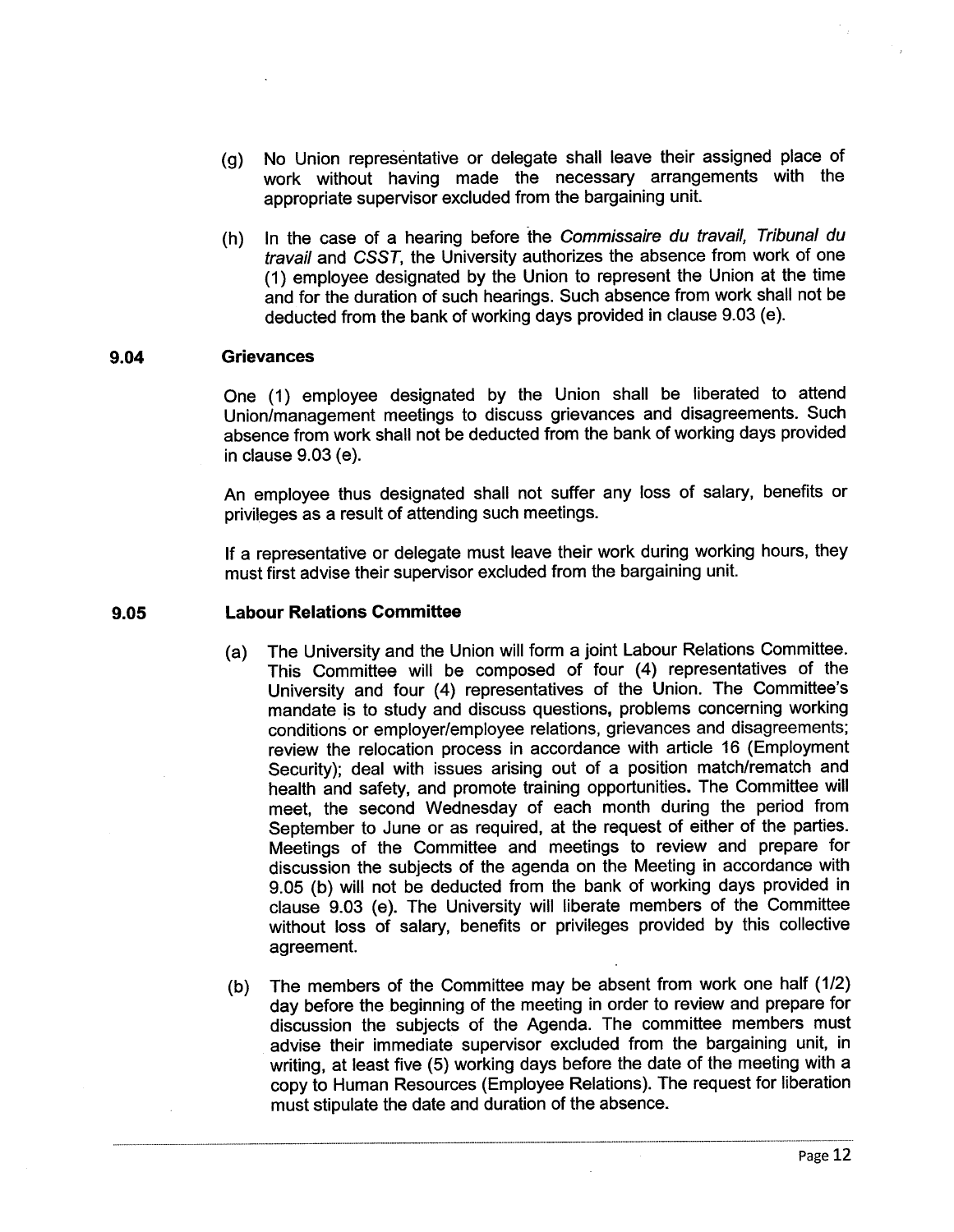# ARTICLE 10 GRIEVANCE AND DISAGREEMENT PROCEDURE

## 10.01 Scope of Procedure:

It is the firm desire of the parties to resolve all grievances or disagreements equitably and as rapidly as possible.

# 10.02 Steps in the procedure:

- (a) Step 1
- (i) Any employee with a problem concerning the application of their working conditions which could give rise to a grievance (step 2) or disagreement shall discuss it with their immediate supervisor to resolve it if possible. A Union representative may be present if the employee so desires, provided the immediate supervisor is advised of this and of the nature of the problem in advance of the discussion.

If the problem is not resolved in that informal discussion, or if either party prefers a formal meeting to discuss the problem, a formal meeting shall be requested, in writing (including email), and held consistent with (ii) below. The request in writing may be made by the supervisor, the employee or the employee's Union representative.

- (ii) The employee may be accompanied by one (1) or two (2) Union representatives if they so desire, so that both parties have an equal number of representatives at the meeting. If this meeting between the employee and their immediate supervisor does not succeed in resolving the problem, or if an employee is unable to discuss the matter with their immediate supervisor, the Union may proceed at step 2 of the Grievance and Disagreement Procedure.
- (ii) The supervisor shall follow up with the employee, in writing, addressing the problem of the employee, within a maximal delay of fifteen (15) working days from the initial discussion, or from when the formal request for a meeting was submitted. The parties may mutually agree to extend the timelines herein.

## (b) Step 2

If the problem or disagreement is not resolved at step 1, or if the supervisor does not follow up with the employee, in writing, within fifteen (15) working days, the Union shall have the right to submit the grievance or disagreement in writing to Employee Relations within thirty (30) working days from when the meeting at step 1 took place. Employee Relations shall render a written decision within fifteen (15) working days of receipt of the grievance or disagreement.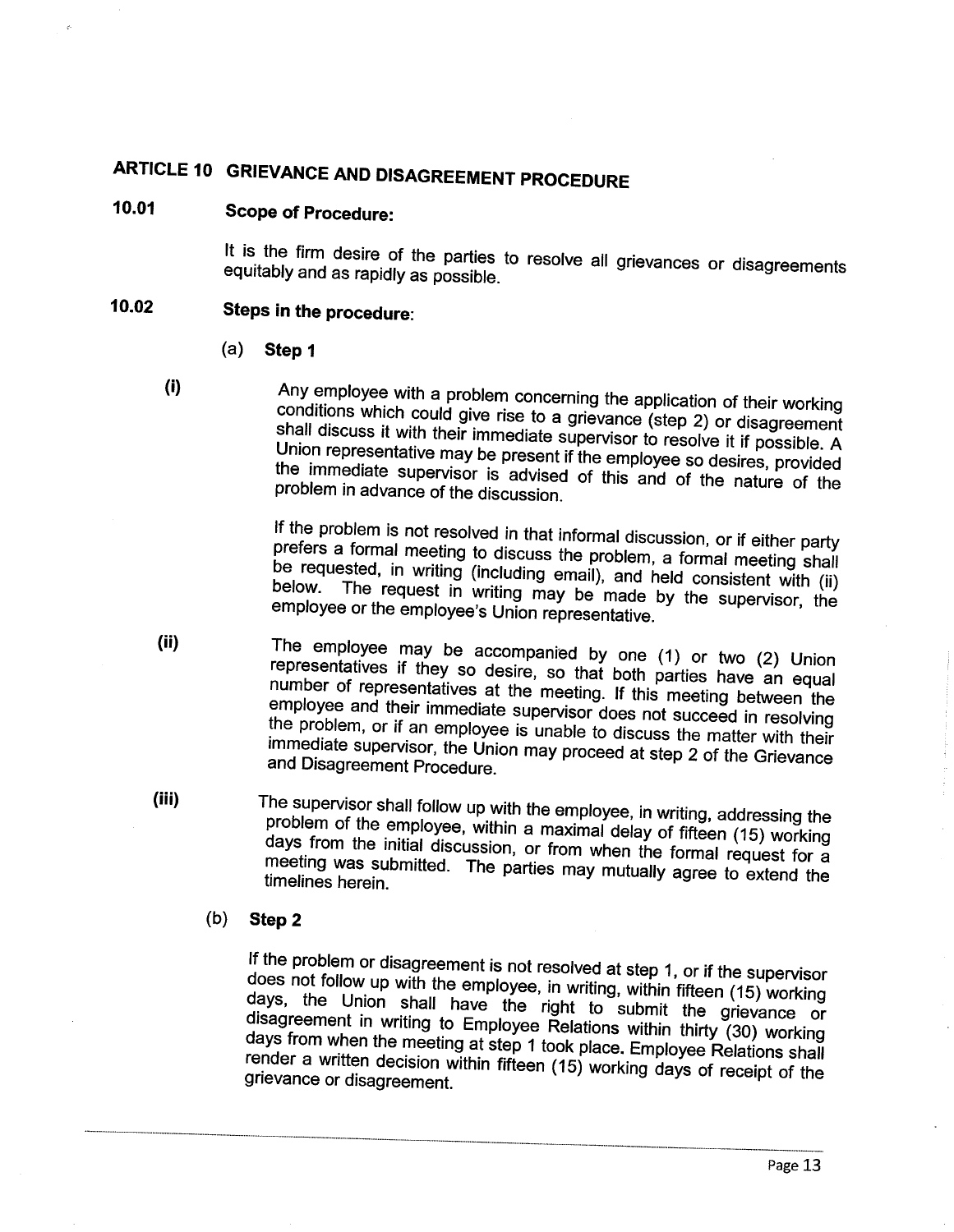In the event that the supervisor is unable or does not hold the meeting within fifteen (15) working days the Union shall have the right to submit the grievance or disagreement in writing to Employee Relations within forty-five (45) working days from when the initial discussion took place (in the event that no meeting is requested), or from when the request for a meeting was submitted. Employee Relations shall render a written decision within fifteen (15) working days of receipt of the grievance or disagreement.

## (c) Step 3 (Labour Relations Committee)

If the grievance or disagreement is not resolved with the decision of Employee Relations, or if Employee Relations fails to render a decision within fifteen (15) working days, the grievance or disagreement shall be placed on the agenda of the Labour Relations Committee on at least two (2) separate occasions by the Union or the University.

After the second Labour Relations Committee meeting where the grievance or disagreement will have been placed on the agenda, and if no mutually satisfactory solution has been found, the Union or the University can deliver to the other party a written request for arbitration. The request shall include a copy of the grievance or disagreement.

- (d) However, if both parties agree, the discussions to find a mutually satisfactory solution to the grievance or disagreement may be continued, or a grievance could proceed directly to arbitration after step 2.
- (e) A grievance concerning any of the following subjects shall be filed in writing, directly to Human Resources (Employee Relations) at step 2:
- . Determination and payment of salaries or benefis from group insurance and pension plans
- . Educational assistance
- . Parental leaves
- . Position match
- . Short-term disability
- . Unpaid leaves of absence

A grievance concerning any of the following subjects may be filed at Step 2:

- . Employment security
- . Exercise of Union rights
- . Selection of personnel and pertinence of other qualifying skils and abilities
- . Suspension or dismissal
- . Policy grievance related to the interpretation of the collective agreement
- (f) All time limits mentioned in this article are mandatory unless otherwise agreed in writing. Failure to comply with this renders a grievance or disagreement null, void and illegaL.

,我们的时候,我们的时候,我们的时候,我们的时候,我们的时候,我们的时候,我们的时候,我们的时候,我们的时候,我们的时候,我们的时候,我们的时候,我们的时候,我<br>第2020章 我们的时候,我们的时候,我们的时候,我们的时候,我们的时候,我们的时候,我们的时候,我们的时候,我们的时候,我们的时候,我们的时候,我们的时候,我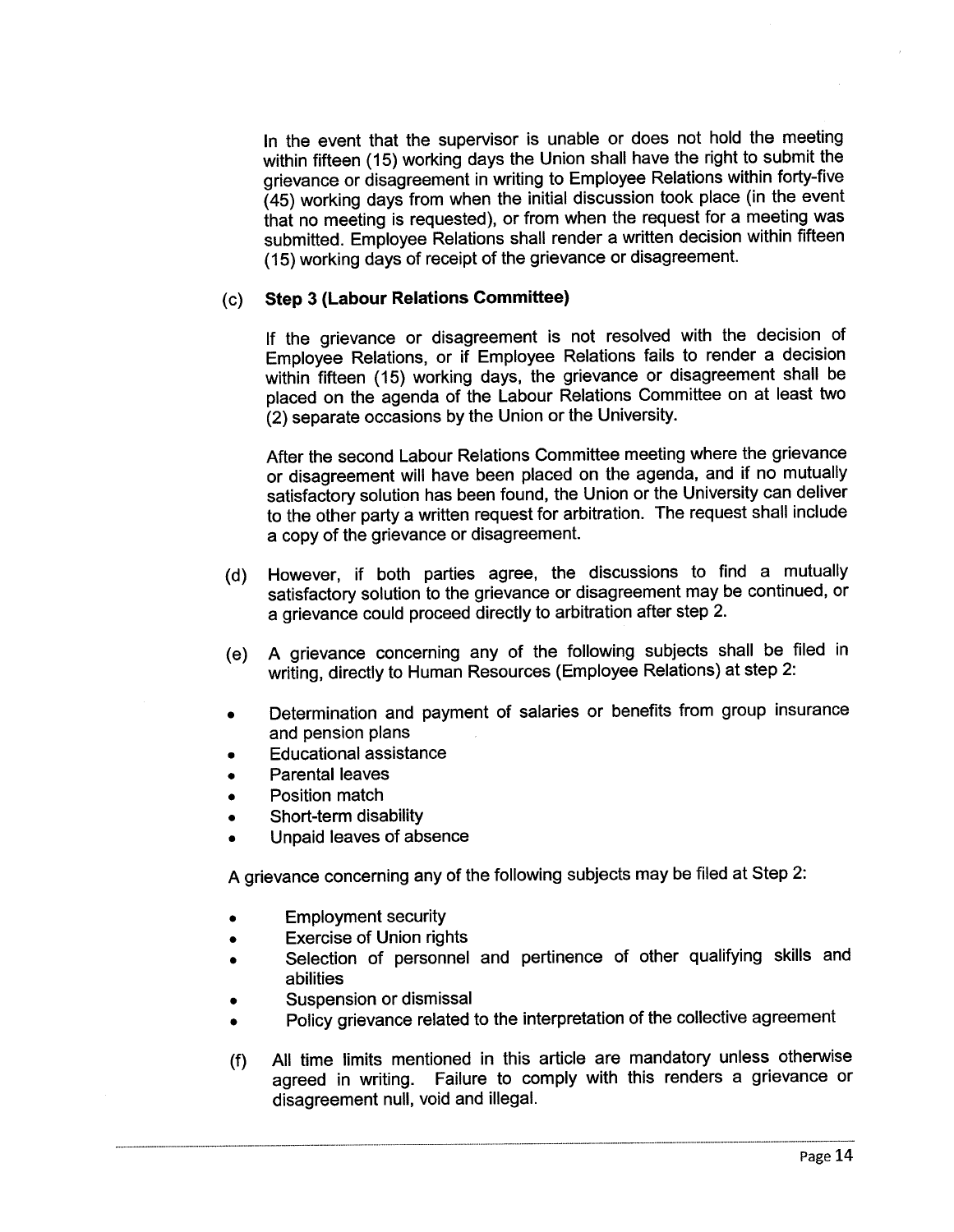However, a rejected grievance or disagreement shall not, by this fact alone, be considered as an acceptance by the Union of the University's position and cannot be used as a precedent.

(g) Any agreement between the parties made during the grievance and disagreement procedure, which resolves the grievance or disagreement in question, must be the subject of a document signed by the parties.

# 10.03 Arbitration Procedures:

The parties agree to appear before a single arbitrator mutually agreed upon by the University and the Union. If the parties cannot agree on the choice of an arbitrator, one or other of the parties may request that the arbitrator be designated by the Minister of Labour in conformity with the provisions of the Quebec Labour Code.

## 10.04 Arbitrator's Jurisdiction

- (a) In rendering a decision on any grievance or disagreement, the arbitrator must consider the letter and the spirit of the collective agreement. In the case of disagreements on working conditions not covered by this collective agreement, the arbitrator must consider the principles of justice and fairness as well as the general labour relations' policies which emerge from this collective agreement.
- (b) In rendering a decision on a grievance, the arbitrator may not remove, amend, or modify anything contained in this collective agreement.
- (c) In rendering a decision on a grievance concerning disciplinary measures, the arbitrator may confirm, modify or annul the disciplinary measure. The arbitrator may substitute for such a decision, a measure which, given the circumstances of the case, the arbitrator considers reasonable and just.
- (d) The arbitrator may render any other decision which is fair and just under the circumstances, as well as determine, if applicable, the amount of compensation or damages to which an employee or the Union may be entitled, including the payment of interest in accordance with the provisions of the Labour Code.
- (e) In the case of a resignation, the arbitrator may evaluate the circumstances surrounding the resignation of any employee and the value of said resignation.
- 10.05 No confession signed by an employee may be used against the employee during arbitration unless:
	- (a) the confession was signed in the presence of a representative of the Union; or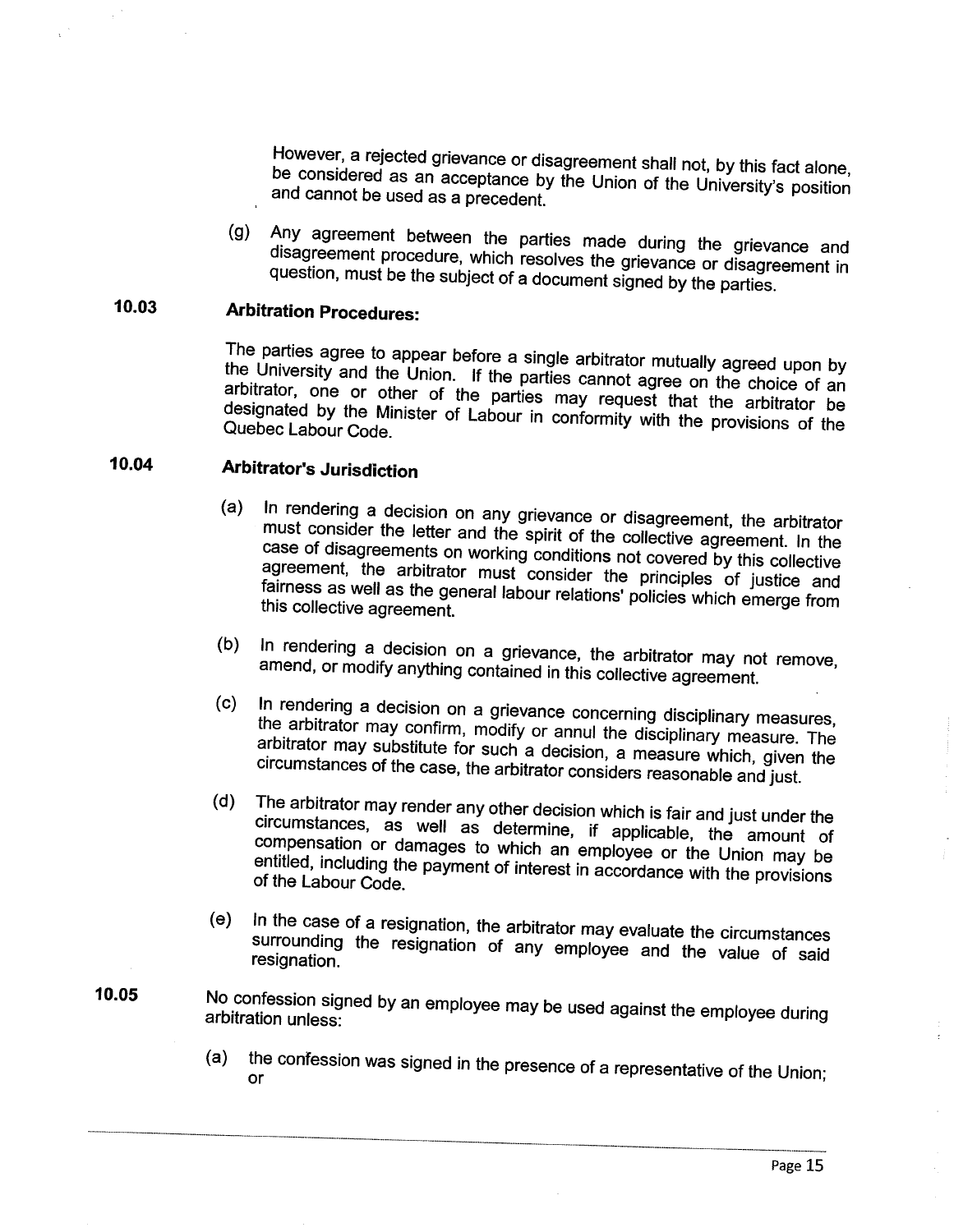- (b) the confession was signed without a Union representative being present, but was not retracted in writing by the employee within seven (7) days of the signature of the confession.
- 10.06 In all cases of dismissal, whether for administrative or disciplinary reasons, the burden of proof rests with the University.
- 10.07 The arbitrator's fees and expenses shall be borne by the parties on an equal basis.

## ARTICLE 11 ADMINISTRATIVE DISMISSAL

- 11.01 Any employee called to a meeting by the University for an administrative dismissal has the right to be accompanied by two (2) Union representatives.
- 11.02 Any administrative dismissal must be communicated to the employee in writing, indicating the reasons, with a copy to the Union.
- 11.03 No employee shall suffer termination for administrative reasons, nor a decrease . in salary or salary range for administrative reasons, without cause, for which the University has the burden of proof.
- 11.04 Any administrative dismissal may be submitted to arbitration.

#### ARTICLE 12 DISCIPLINARY MEASURES

- 12.01 Written reprimand, suspension, or dismissal are the disciplinary measures that may be applied according to the seriousness or frequency of the implied infraction.
- 12.02 The University shall take no disciplinary action without just and suffcient cause, for which the University has the burden of proof.
- 12.03 Any employee called to a meeting by the University for disciplinary reasons has the right to be accompanied by two (2) Union representatives. Prior to the meeting, the employee will be informed of the general nature of the problem for which the employee is called to a meeting.
- 12.04 The University must notify the employee who is subject to the disciplinary measure in writing, with a copy to the Union, within fifteen (15) working days of the infraction or the University's knowledge of the action that caused the disciplinary measure to be taken.
- 12.05 If the University invokes knowledge after the fact, the University shall have the burden of proving that it acquired the knowledge of the infraction after its occurrence.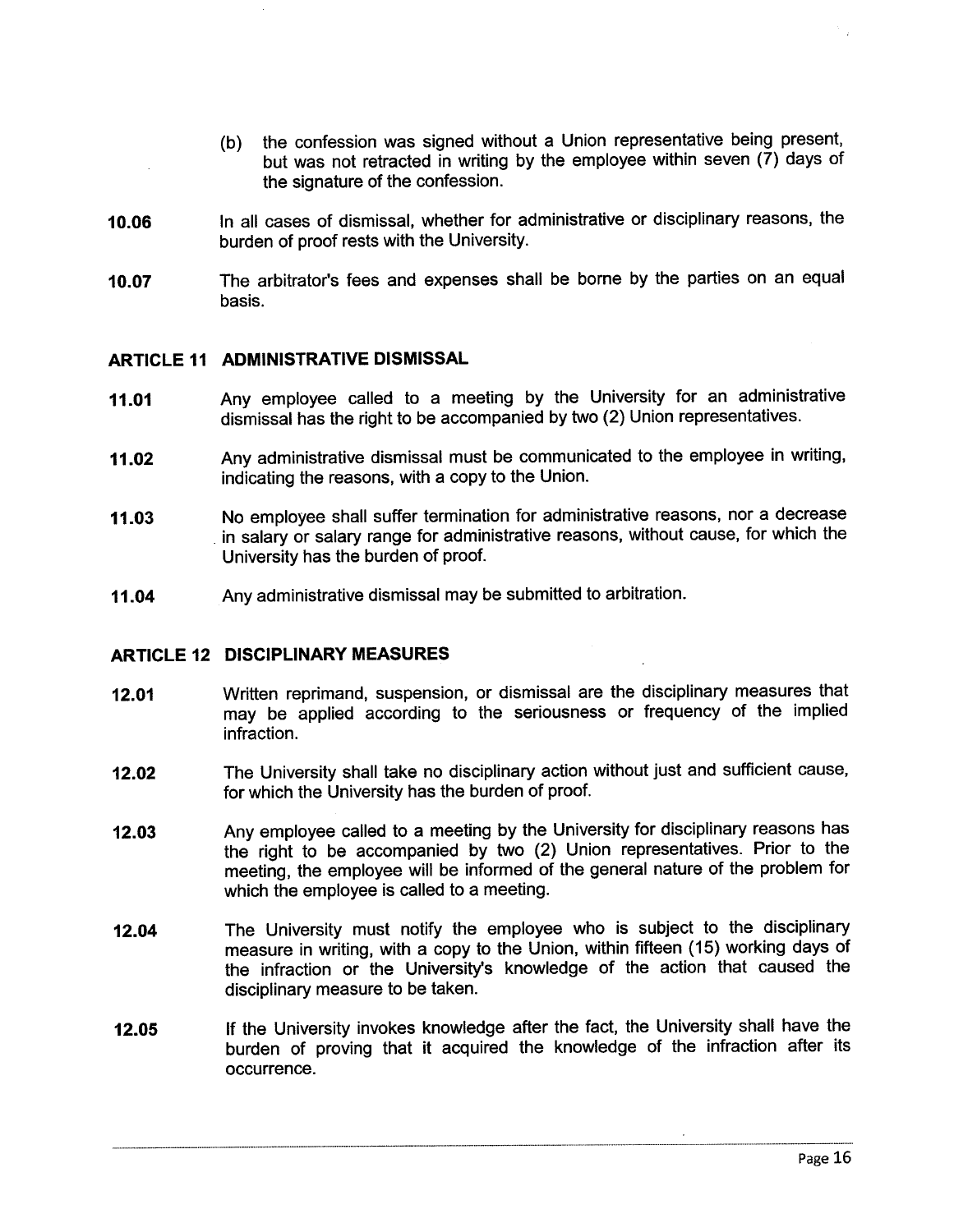- 12.06 Any disciplinary measure must be communicated to the employee in writing, with a copy to the Union. This notification must state what action is to be taken by the University, the reasons for the action and the specific facts on which it is based.
- 12.07 Only notices of disciplinary measures of which the employee has been informed, in writing, may be placed in the employee's file in Human Resources or submitted as evidence against the employee during arbitration. .
- 12.08 The employee's official file is that file held in Human Resources.
- 12.09 Any disciplinary measure not taken in accordance with the above clauses is null and void.
- 12.10 All information concerning a disciplinary measure must be removed from an employee's file if, during the following twelve (12) months, no other record of a disciplinary infraction of the same type is placed in the file.
- 12.11 A disciplinary measure that has been rescinded as a result of a decision in favour of the employee shall be withdrawn from the file.
- 12.12 A period of suspension shall not interrupt an employee's seniority.
- 12.13 Except in the case of a serious infraction, a suspension shall not take effect until two (2) working days following receipt of the disciplinary notice by the employee.
- 12.14 The University shall have the burden of proving that the employee has received the notification. The procedures to be followed are:
	- (a) The employee may acknowledge receipt of the disciplinary notice, by signing the duplicate copy of the notice indicating acknowledgement of receipt and the date. Nothing written on the notice by the employee may be taken to mean more than simple acknowledgement of receipt.
	- (b) If an employee fails to acknowledge receipt as provided in clause 12.14 (a), a copy of the disciplinary notice will be sent to the employee, by registered mail or by courier.
- 12.15 The University will agree to meet the Union representatives who accompany the employee, so both parties have equal numbers of representatives at the meeting.

 $\mathcal{L}$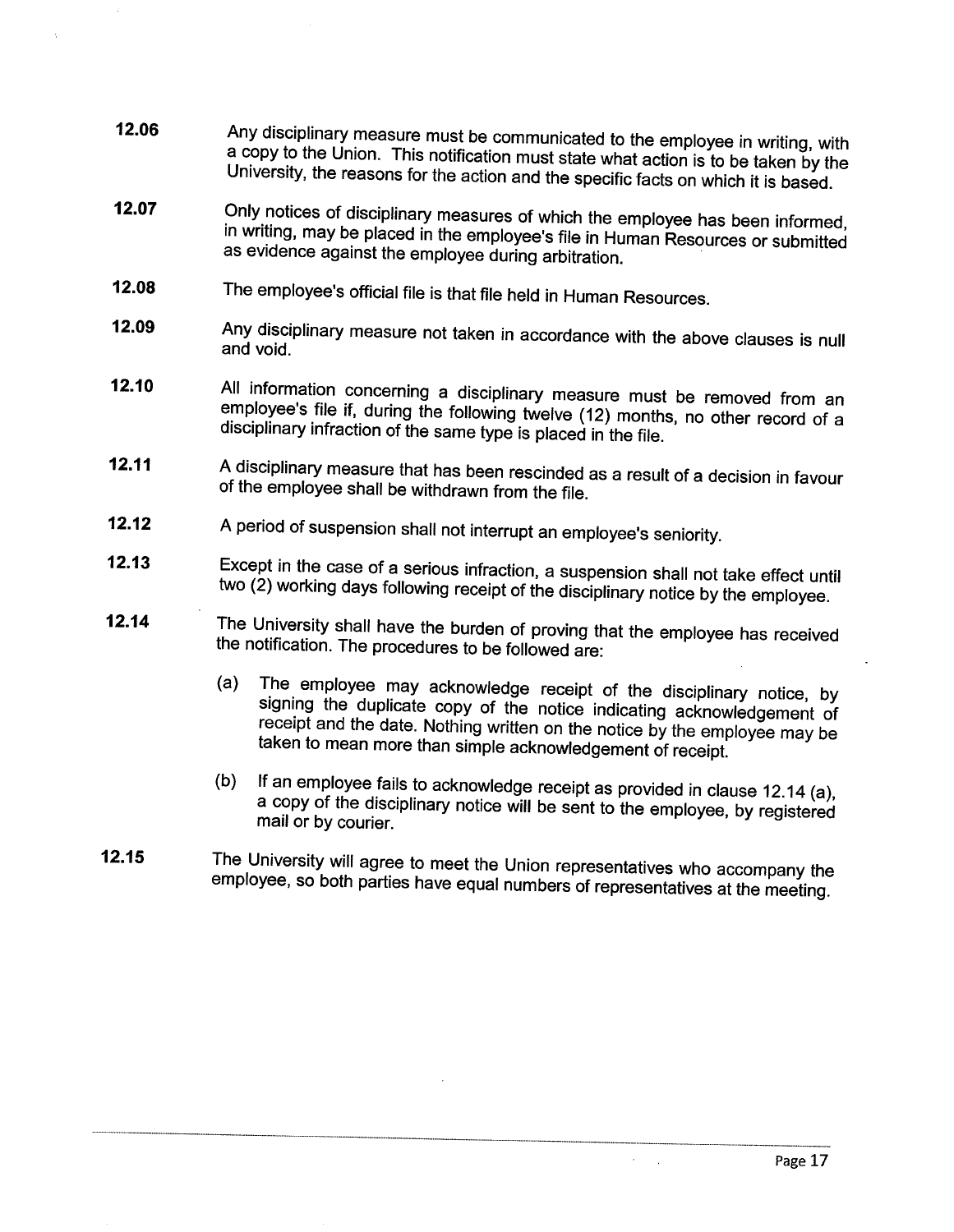### ARTICLE 13 JOB POSTINGS AND SELECTION OF PERSONNEL

- 13.01 Appointments to vacant or newly created positions shall be made from among internal candidates on the basis of their skils, ability, qualifications and seniority. In cases of equal skils, ability and qualifications, seniority shall prevaiL.
- 13.02 If a grievance arises contesting the candidate selected or the pertinence of the other qualifying skils and abilties, stipulated in clause 13.06, the burden of proof rests with the University.
- 13.03 If the University decides to fill a position that is vacant, the position will be posted within twenty (20) working days from the date the position became vacant for eight (8) working days. If the position is to be abolished or the posting deferred, the University wil inform the Union of its decision within the above-mentioned delay.

In such a case, the deferral wil be for a maximum of six (6) months. At the end of the six (6) months period, the position wil have to be posted or a second deferral decision made. If no such decision is made the position wil then be considered cancelled.

In case of a second deferral, this final deferral wil be for a maximum of six (6) months. At the end of the six (6) months period, the position wil have to be posted or cancelled. For the purpose of interpretation of the collective agreement, a cancelled position is deemed to be abolished.

- 13.04 The University may fil a vacant or newly created position, without posting, by appointing:
	- (a) an employee working in the department in which the position vacancy occurs, subject to the criteria stipulated in clauses 13.01 and 13.02; or
	- (b) an employee with employment security who has been given notice of abolition or has been placed on relocation.

Such employees must be granted first priority in filling vacant positions.

- 13.05 An employee in the department in which the position vacancy occurs, who has been notified of the vacancy and does not apply, wil not be granted first priority when the position vacancy is posted in the bargaining unit.
- 13.06 Information on the posting will include:
	- position title
	- position reference number
	- salary scale
	- work schedule
	- summary of responsibilities
	- minimum education or equivalent(\*) and experience requirements  $\overline{a}$